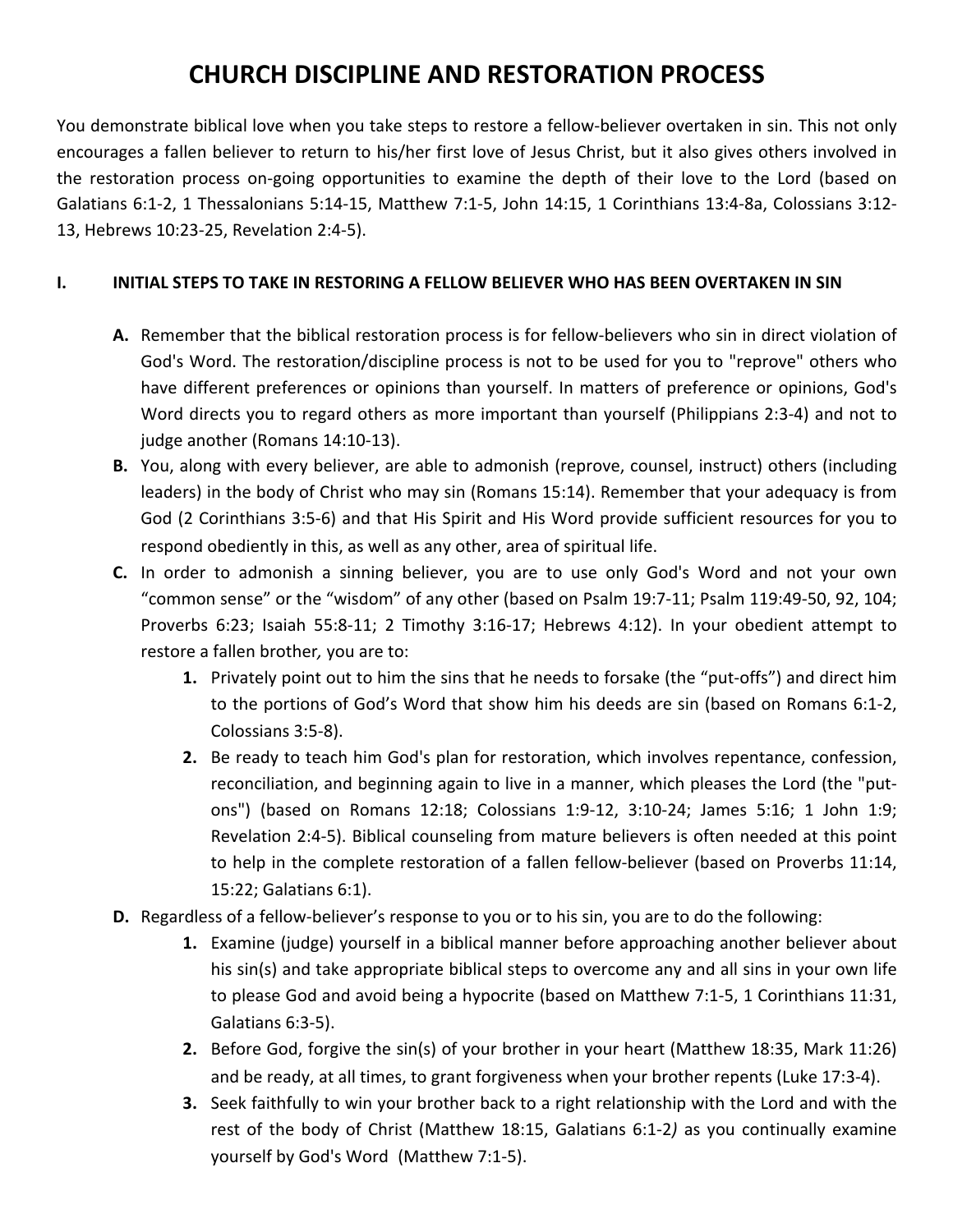- **4.** Remain in a spirit of gentleness in your dealings with your brother who has sinned. Look to yourself to be alert to any temptation while you are trying to restore your brother (based on Galatians 6:1-2, James 4:7, 1 Peter 5:8), remembering at all times that discipline is sorrowful (Hebrews 12:11).
- **5.** Speak words that edify, according to the need of the moment, in order for your words to provide grace to those who hear (Ephesians 4:29, Colossians 4:6). Do not gossip about another's sins (relating information to anyone not biblically involved in the restoration process) (based on Leviticus 19:16; Psalm 15:1-3; Proverbs 16:28, 17:9, 20:19; 1 Peter 4:8).
- **E.** When your brother repents at any time in the restoration process, you (and all others who may be involved) are to:
	- **1.** Openly grant full (complete, total) forgiveness from your heart (Matthew 18:35, Luke 17:3-4) and continue to speak graciously (Colossians 4:6).
	- **2.** Provide biblical instruction (which usually involves the help, support, and counsel of other believers) to help him overcome the immediate sin(s) in his life and help him develop a biblical pattern of living (based on Proverbs 11:14, 15:22; 2 Timothy 3:16-17).
	- **3.** Help him to be restored to full fellowship and useful service in the body of Christ, as far as is biblically possible (based on 1 Corinthians 12:24-27, Ephesians 4:16, Hebrews 10:23-25, 1 Peter 4:10).
	- **4.** Continue to judge yourself in a biblical manner (Matthew 7:1-5).

## **II. CONTINUING STEPS TO TAKE WHEN A FELLOW-BELIEVER REFUSES TO REPENT**

- **A.** If a fellow-believer refuses to repent after you have urged him to do so (Matthew 18:15), you are to bring one or two others with you to witness his persistent refusal to repent (Matthew 18:16).
	- **1.** It is essential that the witnesses be mature believers who understand the biblical principles associated with the restoration process *(see I. C. above).* The witnesses are to have a reputation for impartiality so that none of the witnesses are perceived as "taking up one side of the argument" (based on Leviticus 19:15, Proverbs 24:23, 1 Timothy 5:21).
	- **2.** To prepare for possible further steps of restoration/discipline that may involve many others in the church, it is advisable that one witness be a church leader who could institute the next step in the restoration/discipline process (based on Hebrews 13:17, I Peter 5:1-7).
	- **3.** Each witness should review and follow the above guidelines under: **I. Initial steps to take in restoring a brother who has sinned**.
- **B.** If a professing believer's persistent un-repentance must be brought before the church (i.e., the known believers, not simply those attending a public meeting where both believers and nonbelievers might be present), all steps in the biblical restoration process should be reviewed (based on Matthew 7:1-5, 2 Timothy 3:16-17, James 4:17). Then, these believers, under the supervision of church leaders, are to encourage the one in sin to repent (based on Matthew 18:17, Galatians 6:1, Hebrews 13:17, James 5:19-20).